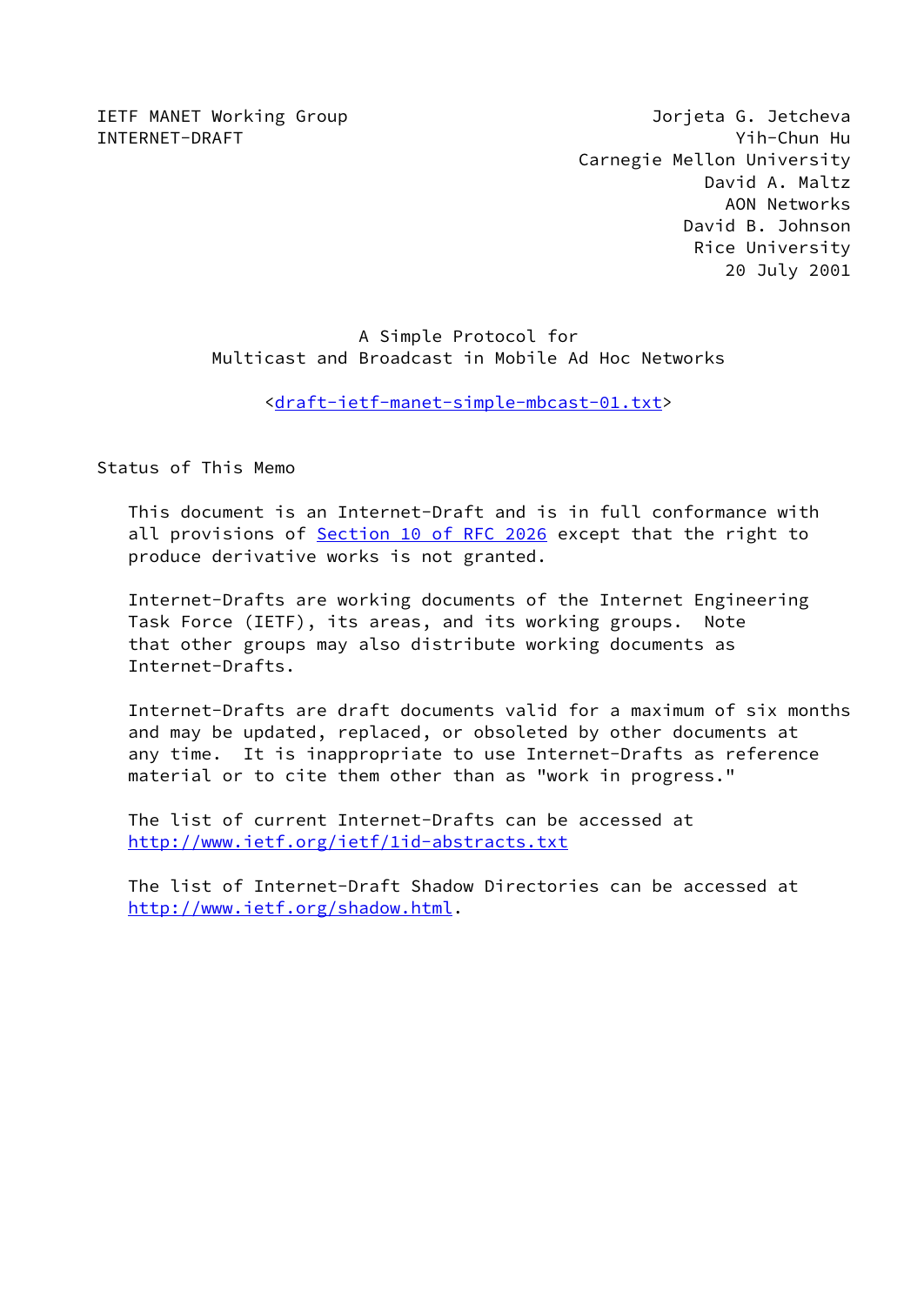Jetcheva, Hu, Maltz, and Johnson Expires 20 January 2002 [Page i]

INTERNET-DRAFT Simple Multicast and Broadcast 17 November 2000

### Abstract

 The protocol specified in this document is designed to provide multicast and broadcast functionality in mobile ad hoc networks. It utilizes the Route Discovery mechanism defined by the Dynamic Source Routing protocol (DSR)  $[4, 5, 7]$  $[4, 5, 7]$  $[4, 5, 7]$  $[4, 5, 7]$  to flood the data packets through the network. Although this protocol is derived from DSR, it can be implemented as a stand-alone protocol. In fact, it does not rely on unicast routing to operate. If DSR is already implemented on the network, very minor modifications are required to enable this protocol.

 This multicast and broadcast protocol utilizes controlled flooding to distribute data in the network and does not require the establishment of state in the network for data delivery. It is not intended as a general purpose multicast protocol. Its applicability is mainly in environments characterized by very high mobility or by a relatively small number of nodes. In the former case, protocols relying on the establishment of multicast state perform inadequately because they are unable to track the rapid changes in topology. In the latter case, the overhead of keeping multicast state exceeds the overhead of flooding.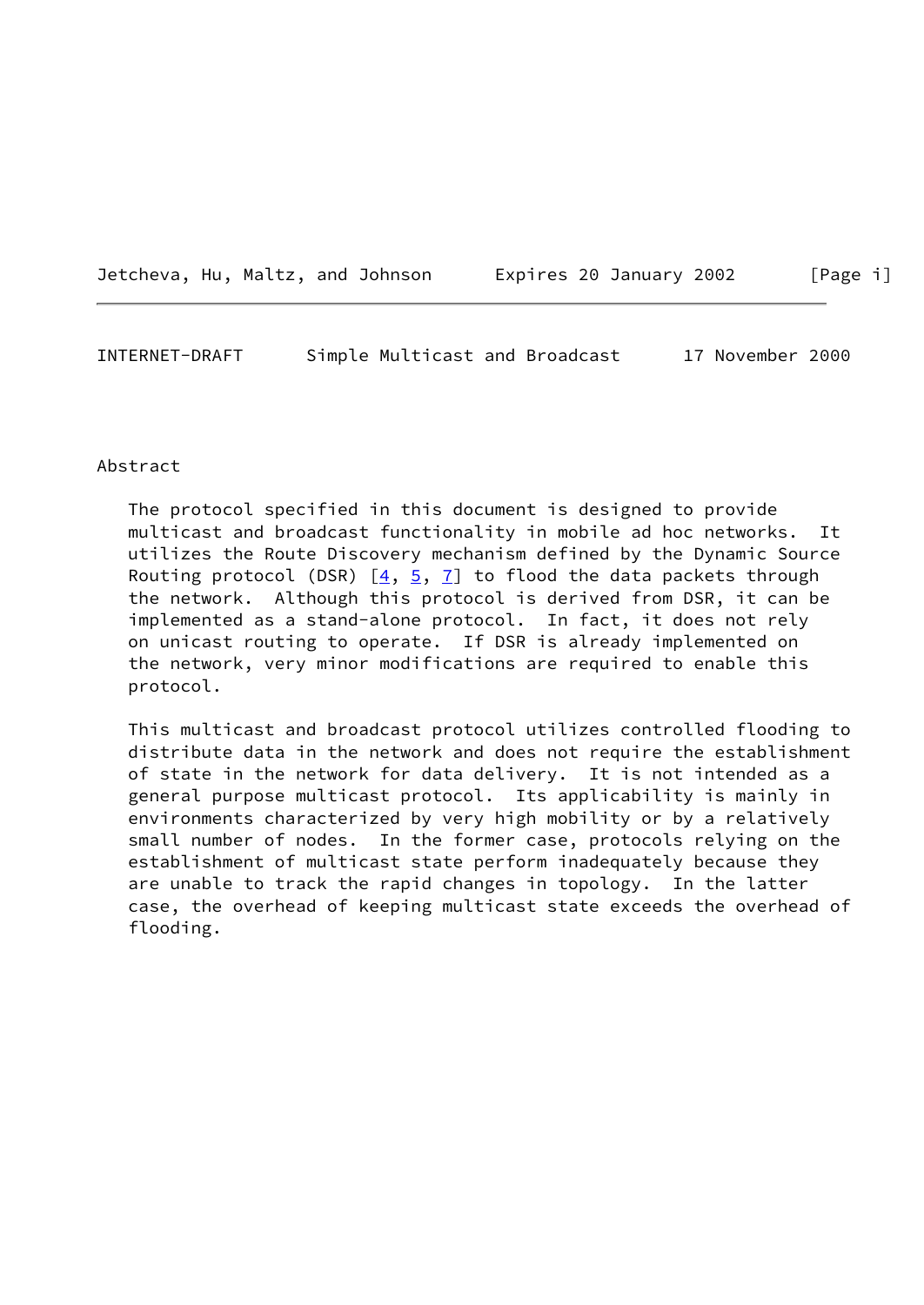| Jetcheva, Hu, Maltz, and Johnson | Expires 20 January 2002 | [Page ii] |
|----------------------------------|-------------------------|-----------|
|----------------------------------|-------------------------|-----------|

| INTERNET-DRAFT |  |  |  | Simple Multicast and Broadcast |  | 17 November 2000 |  |
|----------------|--|--|--|--------------------------------|--|------------------|--|
|----------------|--|--|--|--------------------------------|--|------------------|--|

Contents

| Status of This Memo                                                                                                | i                  |
|--------------------------------------------------------------------------------------------------------------------|--------------------|
| Abstract                                                                                                           | ii                 |
| 1. Introduction                                                                                                    | 1                  |
| 2. Assumptions                                                                                                     | 2                  |
| 3. Protocol Overview<br>3.2. Overview of the Multicast and Broadcast Protocol                                      | 3<br>$\frac{3}{4}$ |
| 4. Detailed Operation<br>$4.2$ . Originating a Route Request<br>$4.3$ . Processing a Received Route Request Option | 5<br>$rac{5}{5}$   |
| 5. IANA Considerations                                                                                             | 6                  |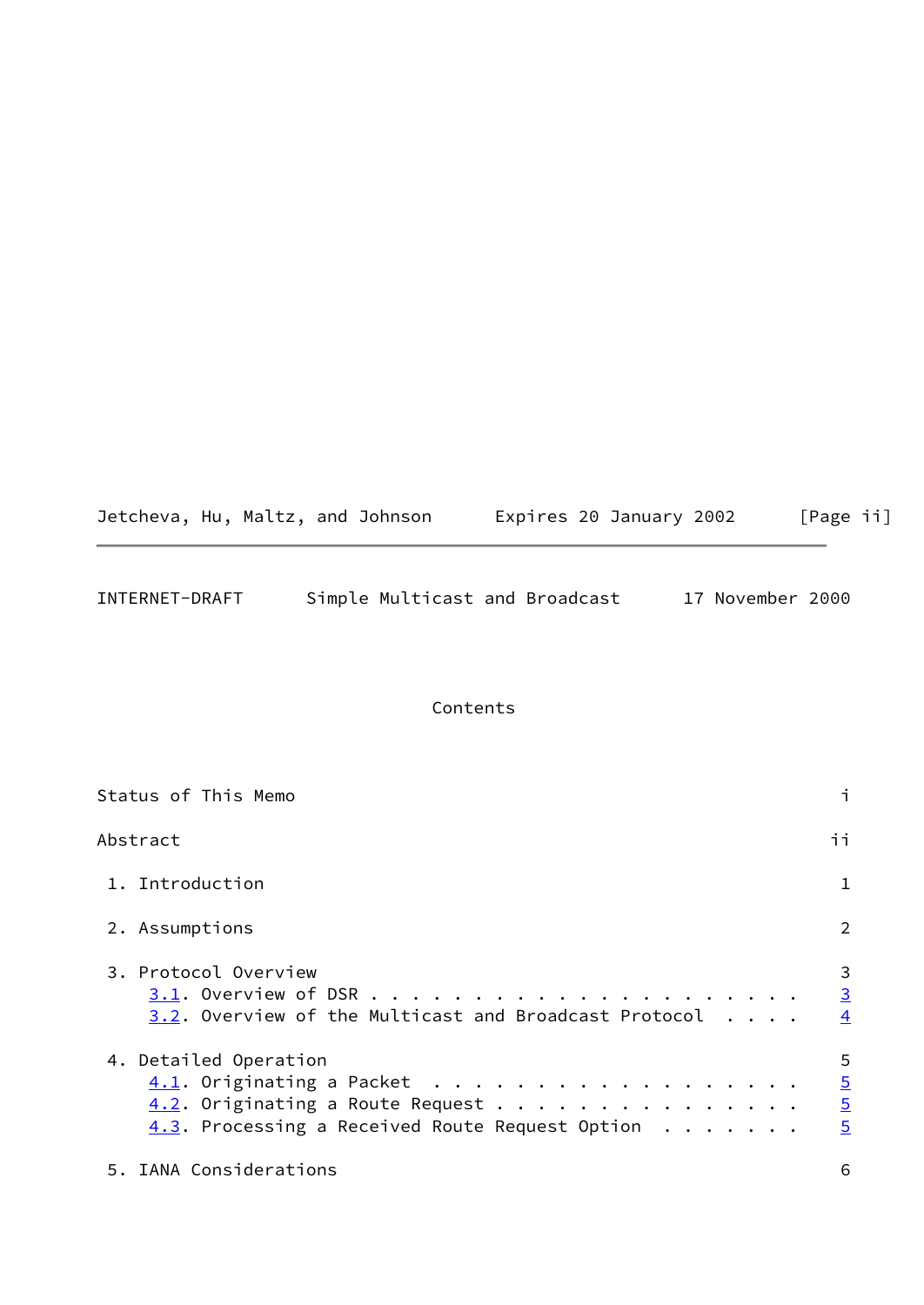| 6. Security Considerations | 7  |
|----------------------------|----|
| Acknowledgments            | 8  |
| References                 | 9  |
| Chair's Address            | 10 |
| Authors' Addresses         | 11 |

| Jetcheva, Hu, Maltz, and Johnson | Expires 20 January 2002 | [Page iii] |
|----------------------------------|-------------------------|------------|
|----------------------------------|-------------------------|------------|

INTERNET-DRAFT Simple Multicast and Broadcast 17 November 2000

## <span id="page-3-0"></span>[1](#page-3-0). Introduction

 This document describes a protocol for multicast and broadcast in wireless ad hoc networks. This protocol was developed by the Monarch Project  $[6, 3]$  $[6, 3]$  $[6, 3]$  at Rice University and Carnegie Mellon University. This protocol is not meant to be a general purpose multicast protocol. It is applicable to small networks, or networks characterized by very high mobility.

 The definition of this protocol is derived from the Dynamic Source Routing protocol (DSR) for unicast routing in wireless ad hoc networks described in  $[4, 5, 7]$  $[4, 5, 7]$  $[4, 5, 7]$  $[4, 5, 7]$  $[4, 5, 7]$ . Even though this protocol uses some mechanisms that are defined as part of DSR, it can be implemented and used independently. In fact, this protocol does not require any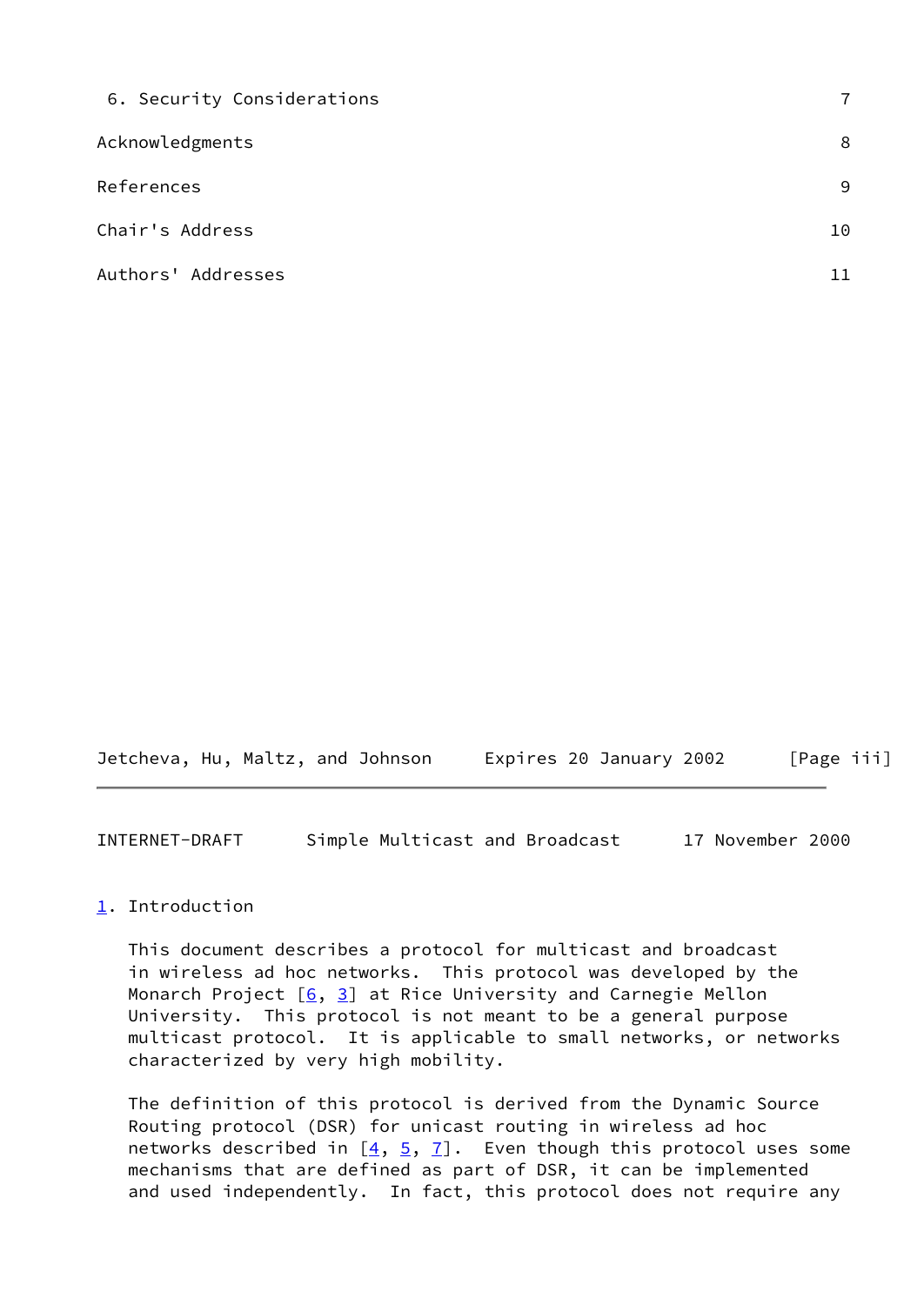unicast functionality to operate. If DSR is employed as the unicast routing protocol in an ad hoc network, adding this protocol to it requires trivial modifications.

 DSR is an on-demand routing protocol which allows nodes to dynamically discover a source route across multiple network hops to any destination in the ad hoc network. DSR employs two mechanisms to enable unicast routing -- Route Discovery and Route Maintenance. When a node wishes to communicate with another node, it employs Route Discovery to flood a control packet, called a Route Request, through the network, in search of a route to the destination of the communication. The Route Maintenance mechanism monitors the status of source routes in use, detects link-failures and repairs routes with broken links.

 Multicast and broadcast forwarding in this protocol is based on the Route Discovery mechanism of DSR. Data packets are included in Route Requests and are thereby flooded through the network. No multicast state is setup in the network for data delivery.

 This protocol is superior to protocols which require explicit establishment of multicast state for data distribution in certain types of networks. In small networks, this protocol requires less overhead and provides the same level of functionality. In networks with a very high degree of mobility, a stateful protocol may not be able to track the rapidly changing topology and will only contribute overhead.

 The keywords "MUST", "MUST NOT", "REQUIRED", "SHALL", "SHALL NOT", "SHOULD", "SHOULD NOT", "RECOMMENDED", "MAY", and "OPTIONAL" in this document are to be interpreted as described in [RFC 2119](https://datatracker.ietf.org/doc/pdf/rfc2119)  $[2]$  $[2]$ .

Jetcheva, Hu, Maltz, and Johnson Expires 20 January 2002 [Page 1]

INTERNET-DRAFT Simple Multicast and Broadcast 17 November 2000

<span id="page-4-0"></span>[2](#page-4-0). Assumptions

We assume that all nodes wishing to communicate with other nodes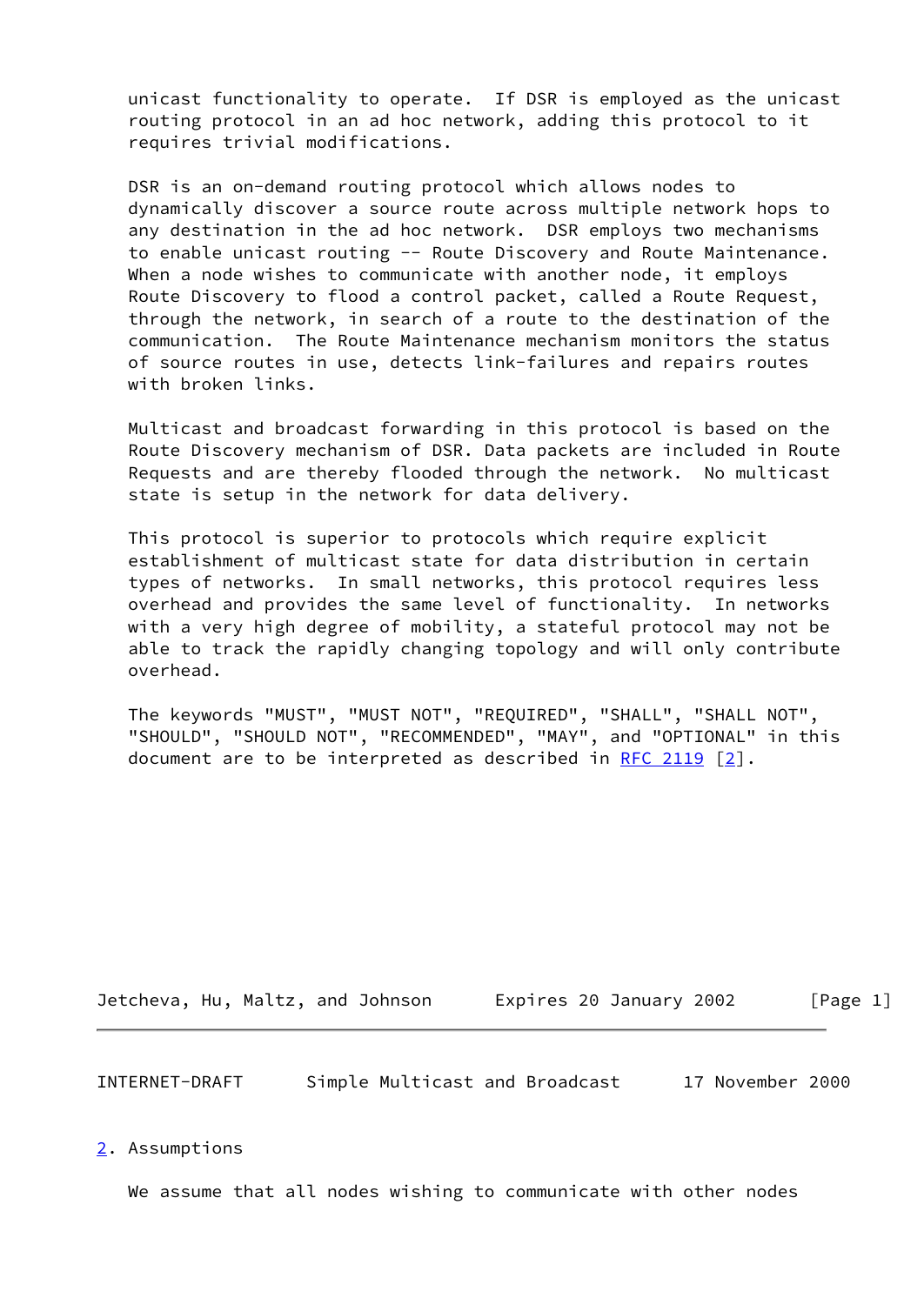within the ad hoc network are willing to participate fully in the protocols of the network. In particular, each node participating in the network should also be willing to forward packets for other nodes in the network.

 Packets may be lost or corrupted in transmission on the wireless network. A node receiving a corrupted packet can detect the error and discard the packet.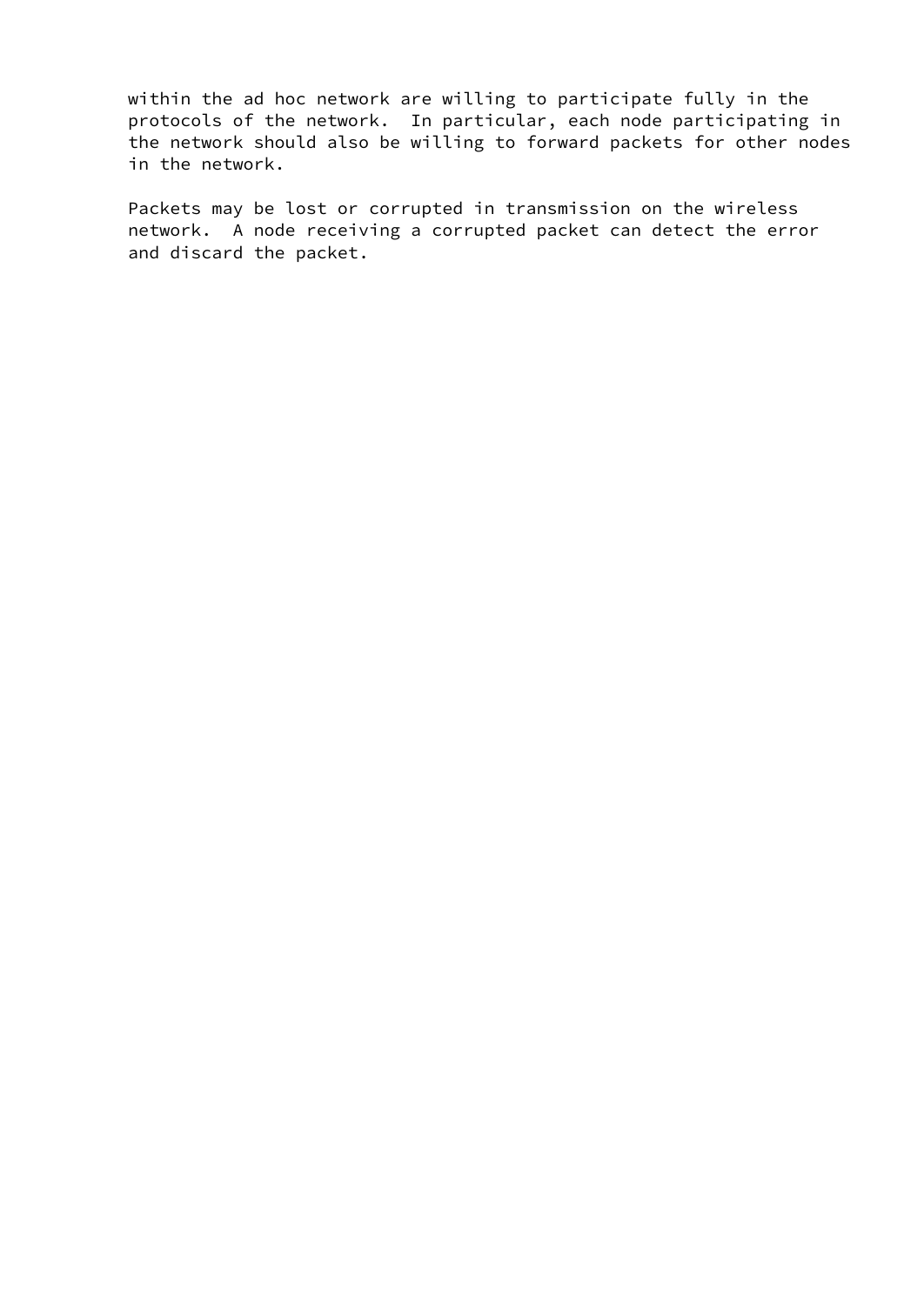<span id="page-6-1"></span>INTERNET-DRAFT Simple Multicast and Broadcast 17 November 2000

### <span id="page-6-2"></span>[3](#page-6-2). Protocol Overview

<span id="page-6-0"></span>[3.1](#page-6-0). Overview of DSR

 DSR employs two mechanisms termed Route Discovery and Route Maintenance. Route Discovery is the mechanism whereby a node S wishing to send a packet to a destination D obtains a source route to D.

 Route Maintenance is the mechanism whereby S is able to detect, while using a source route to D, if the network topology has changed such that it can no longer use its route to D because a link along the route no longer works. When Route Maintenance indicates a source route is broken, S can attempt to use any other route it happens to know to D, or can invoke Route Discovery again to find a new route.

 When the application layer on S first starts sending data to a destination D, the DSR layer buffers the data and initiates a Route Discovery. A Route Request packet with a target of D is broadcast in the network. It is forwarded hop-by-hop outward from the node initiating the Route Discovery. When the Route Request reaches D or a node N that has a route to D, it is not forwarded on. Instead, a Route Reply packet is sent back to S. The Route Reply packet includes a full source route to the destination D. This source route is included in the source header of each data packet sent to D and enables stateless forwarding by nodes in the network who can determine whether they need to forward the packet by checking whether they are listed on the source route in the data packet's header. Data sent to D by the application layer, is buffered by DSR, until a Route Reply with a route to D is received, at which point, these packets are forwarded to D along the acquired route.

 A Route Requests is forwarded by a node if the node (1) is not already listed in the recorded source route in this copy of the Request, and (2) has not recently seen another Route Request packet belonging to this same Route Discovery. A node can determine if it has recently seen such a Route Request, since each Route Request packet contains a unique identifier for this Route Discovery, generated by the initiator of the Discovery. Each node maintains an LRU cache, called a Route Request Table, of the unique identifier from each recently received Route Request. By not propagating any copies of a Request after the first, the overhead of forwarding additional copies that reach this node along different paths is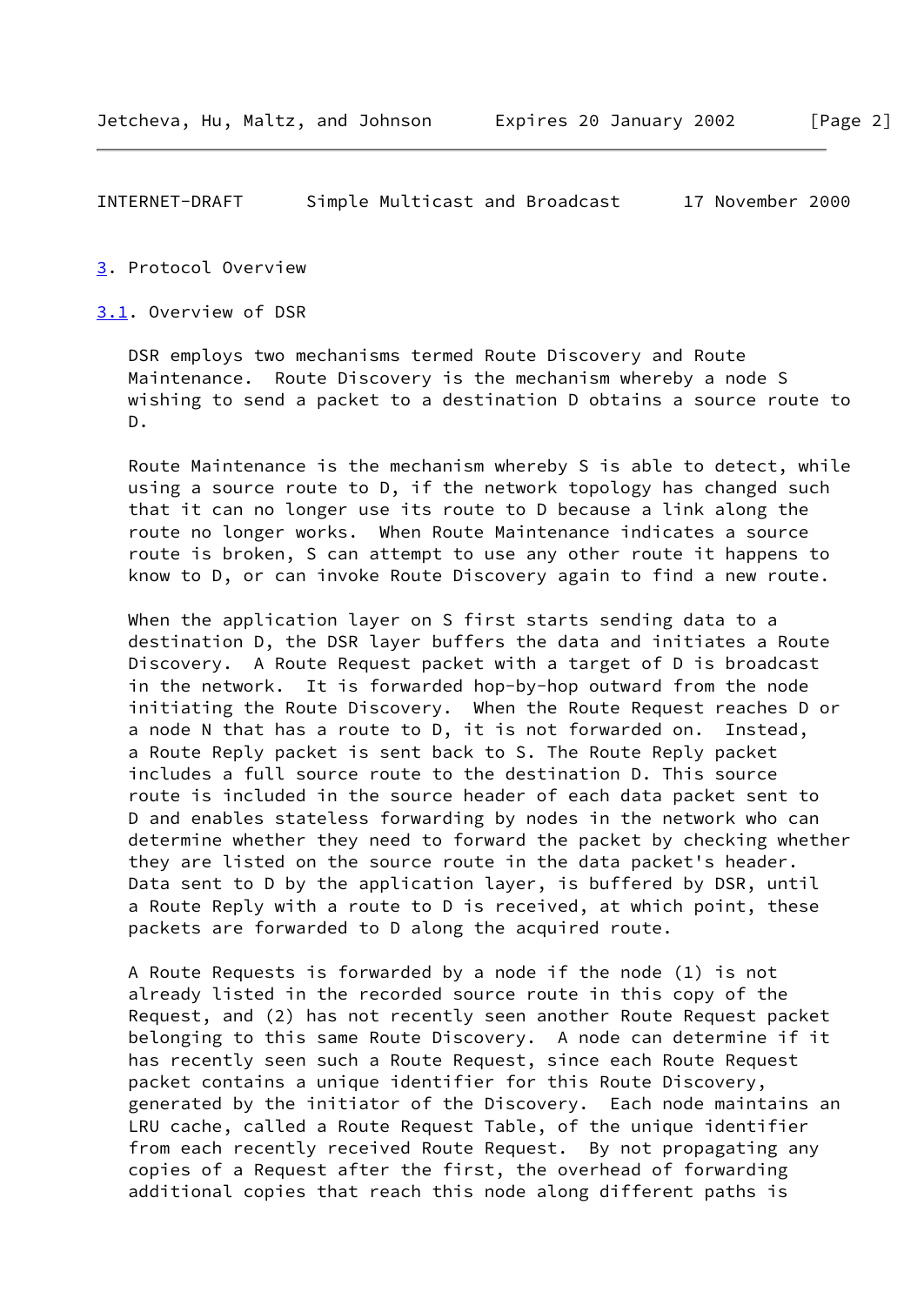avoided.

 In addition, the Time-to-Live field in the IP header of the packet carrying the Route Request MAY be used to limit the scope over which the Request will propagate, using the normal behavior of Time-to-Live defined by IP  $[8, 1]$  $[8, 1]$  $[8, 1]$ .

Jetcheva, Hu, Maltz, and Johnson Expires 20 January 2002 [Page 3]

<span id="page-7-1"></span>INTERNET-DRAFT Simple Multicast and Broadcast 17 November 2000

<span id="page-7-0"></span>[3.2](#page-7-0). Overview of the Multicast and Broadcast Protocol

 When a node wants to send a broadcast packet, it uses the DSR Route Discovery mechanism to propagate the packet in the network. This is accomplished by including the data packet in a Route Request packet. The Route Request is flooded through the ad hoc network using the normal Route Discovery procedure described in **Section 3.1**, within the specified TTL of the originator.

 Multicast data packets are flooded through the network in the same fashion. The target of the Route Request is the multicast group address. Multicast group receivers make a copy of the data packet included in the Route Request and pass it up the protocol stack, before forwarding the Route Request onward.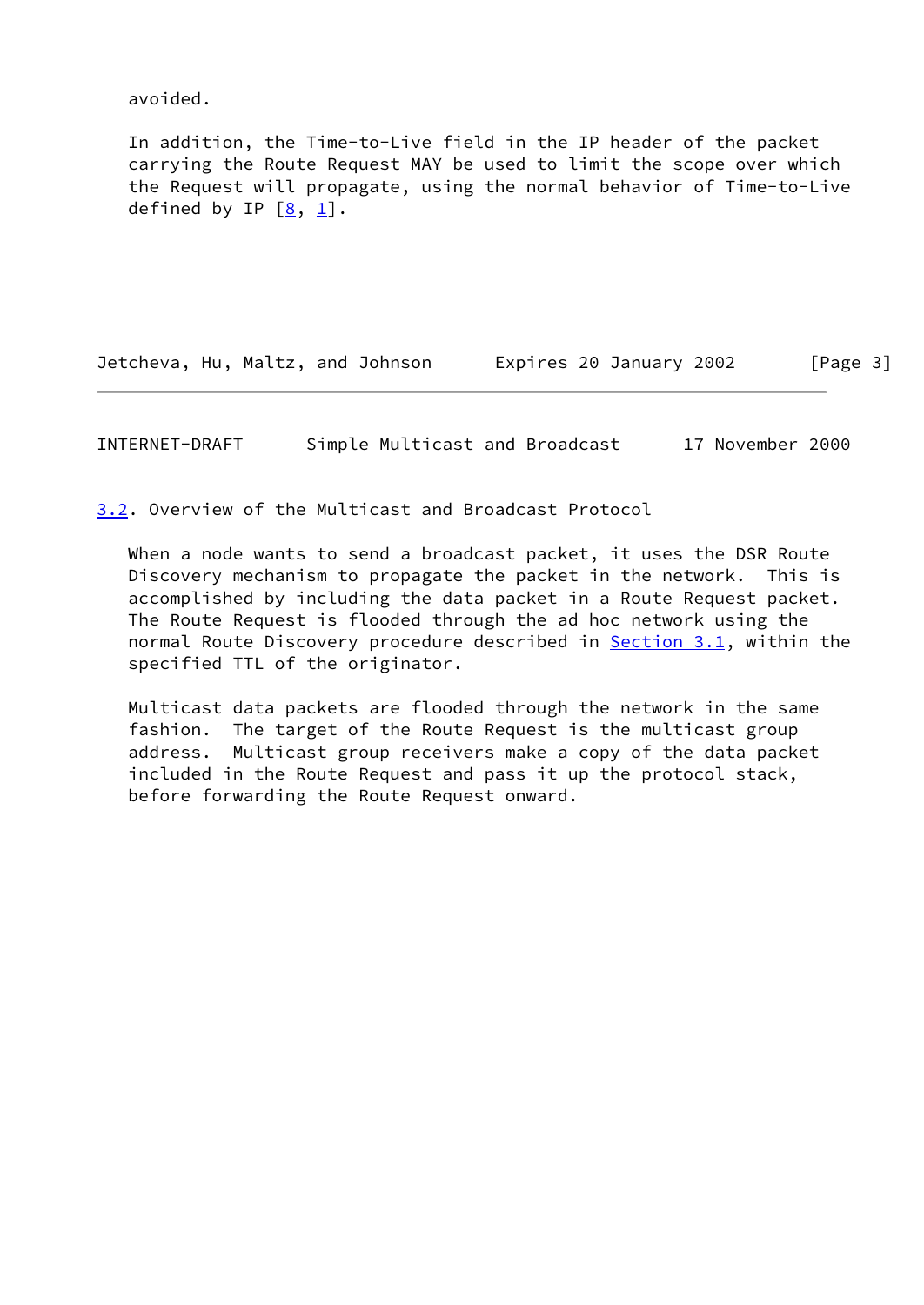Jetcheva, Hu, Maltz, and Johnson Expires 20 January 2002 [Page 4]

<span id="page-8-1"></span>INTERNET-DRAFT Simple Multicast and Broadcast 17 November 2000

<span id="page-8-3"></span>[4](#page-8-3). Detailed Operation

<span id="page-8-0"></span>[4.1](#page-8-0). Originating a Packet

 When node A originates a packet, the following steps MUST be taken before transmitting the packet:

 If the destination address is a multicast or broadcast address, piggyback the data packet on a Route Request packet targeting that address. Route Request origination is described in [Section 4.2.](#page-8-2)

#### <span id="page-8-2"></span>[4.2](#page-8-2). Originating a Route Request

 Route Discovery is the on-demand process by which nodes actively obtain source routes to destinations to which they are actively attempting to send packets. Route Discovery is initiated for each multicast or broadcast packet by the originator of this packet as described in [Section 4.1](#page-8-0). A Route Request is transmitted with the multicast group or broadcast address as the "target" of the Route Discovery. The Route Request initialization proceeds as described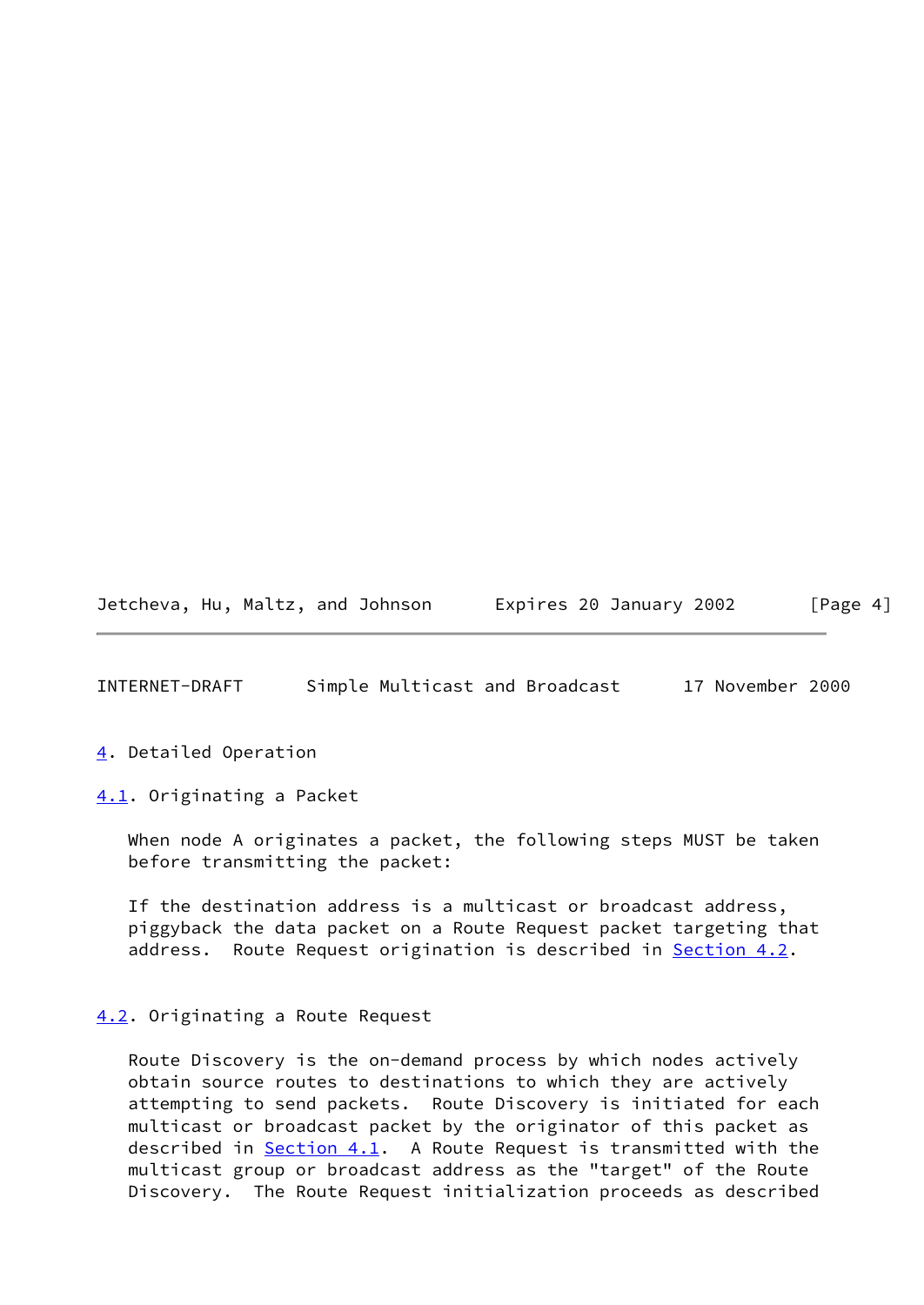in  $[7]$  $[7]$ , except for the following condition:

 Route Discoveries for a multicast or broadcast address SHOULD always be permitted and SHOULD not be rate limited.

<span id="page-9-0"></span>[4.3](#page-9-0). Processing a Received Route Request Option

 Processing of a received Route Request option, proceeds as described in  $[7]$  $[7]$ , except for the following:

 If node A is a member of the multicast group indicated by Request.Target\_Address, then create copy of the data packet piggybacked in the Route Request and pass it up the protocol stack before re-propagating the Route Request.

 Non-duplicate Route Request packets with multicast or broadcast target addresses MUST always be re-propagated.

 The Route Cache SHOULD NOT be consulted on behalf of Route Requests with multicast and broadcast targets.

Jetcheva, Hu, Maltz, and Johnson Expires 20 January 2002 [Page 5]

INTERNET-DRAFT Simple Multicast and Broadcast 17 November 2000

<span id="page-9-1"></span>[5](#page-9-1). IANA Considerations

 This protocol does not define any new constants or packet types. It does use, however, packet types and constants defined by  $[7]$  which must be assigned by IANA.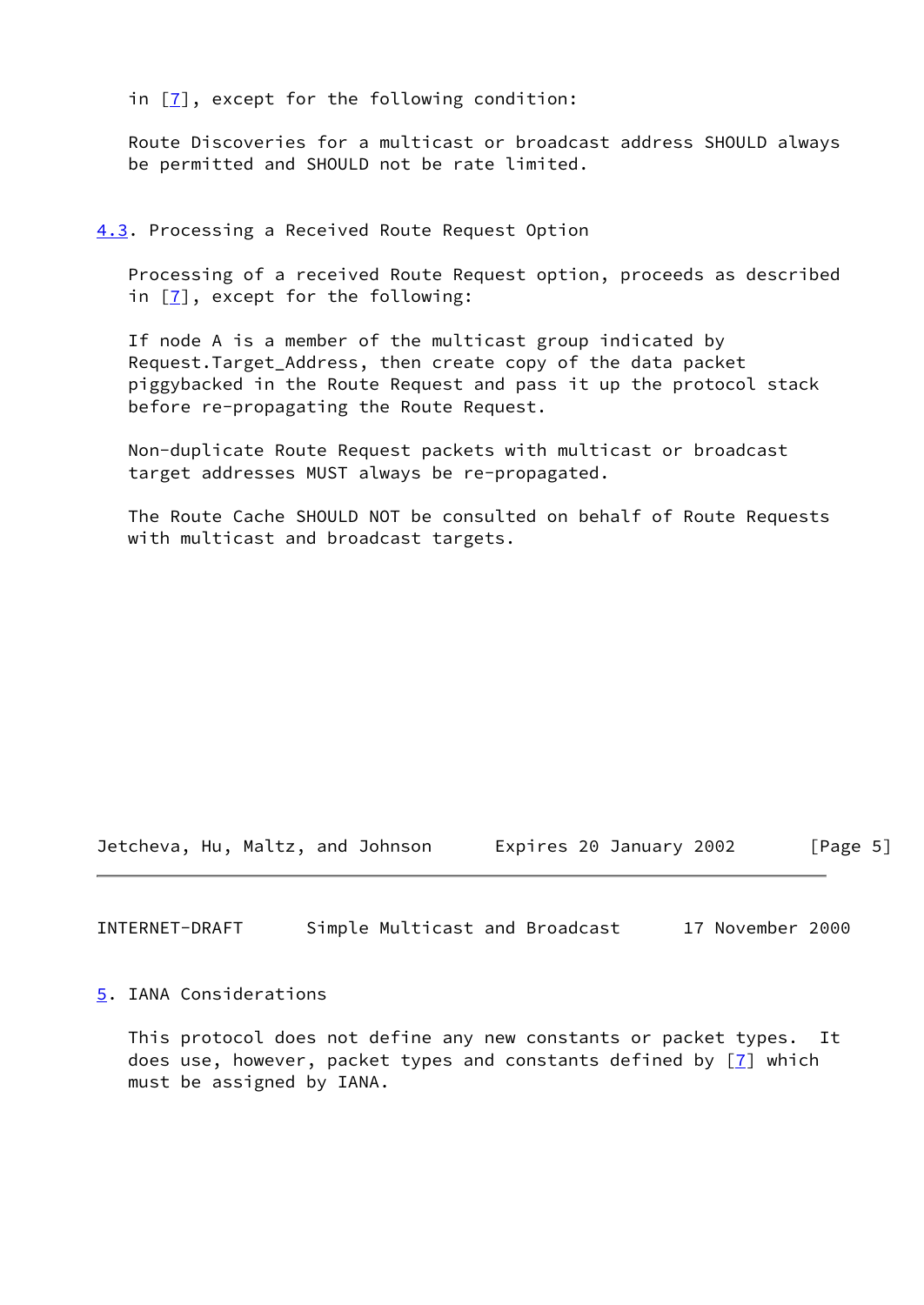Jetcheva, Hu, Maltz, and Johnson Fxpires 20 January 2002 [Page 6]

INTERNET-DRAFT Simple Multicast and Broadcast 17 November 2000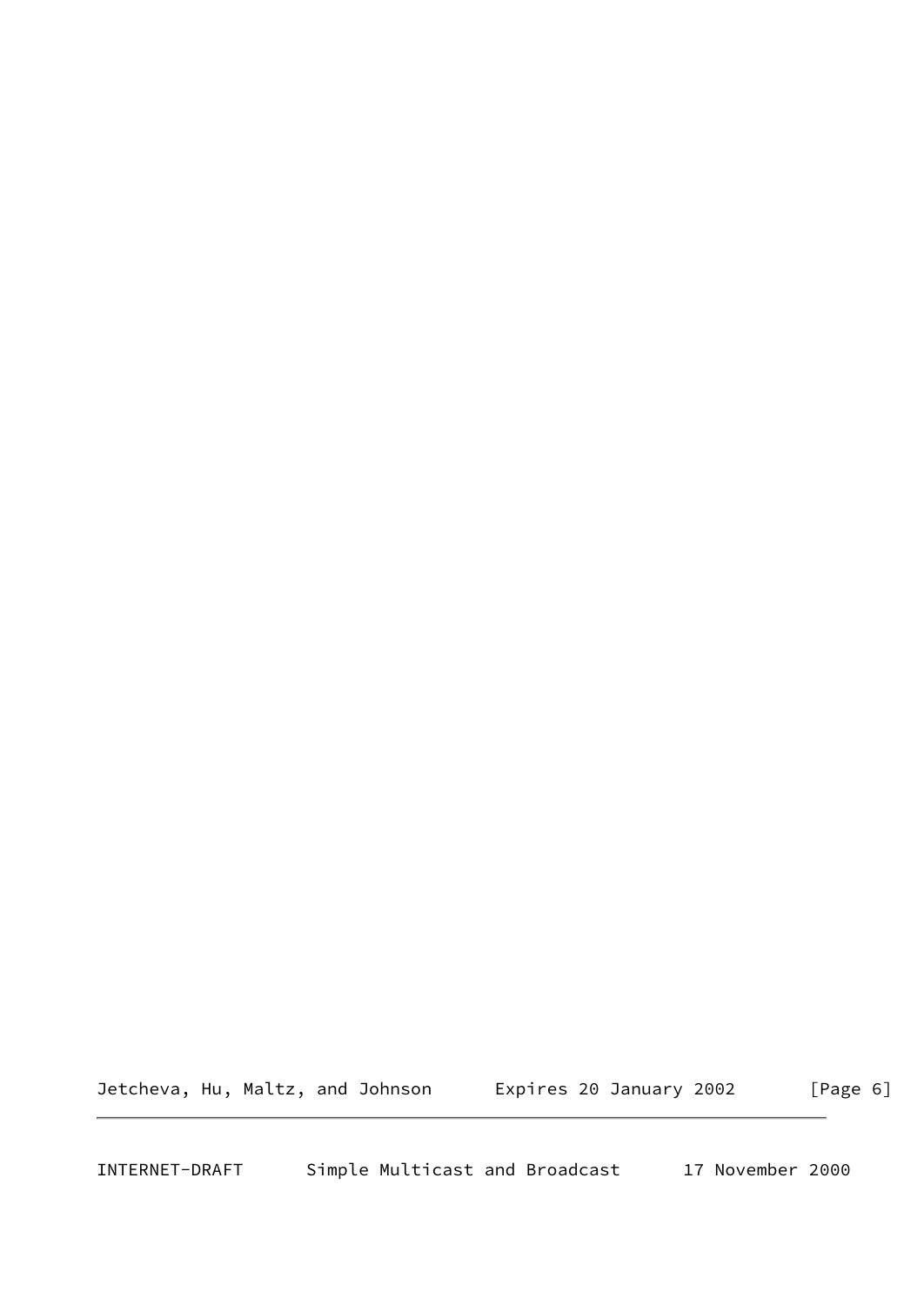# <span id="page-11-0"></span>[6](#page-11-0). Security Considerations

Security issues relevant to DSR [\[7](#page-13-2)] apply also to the protocol described here. This protocol does not introduce any new security considerations.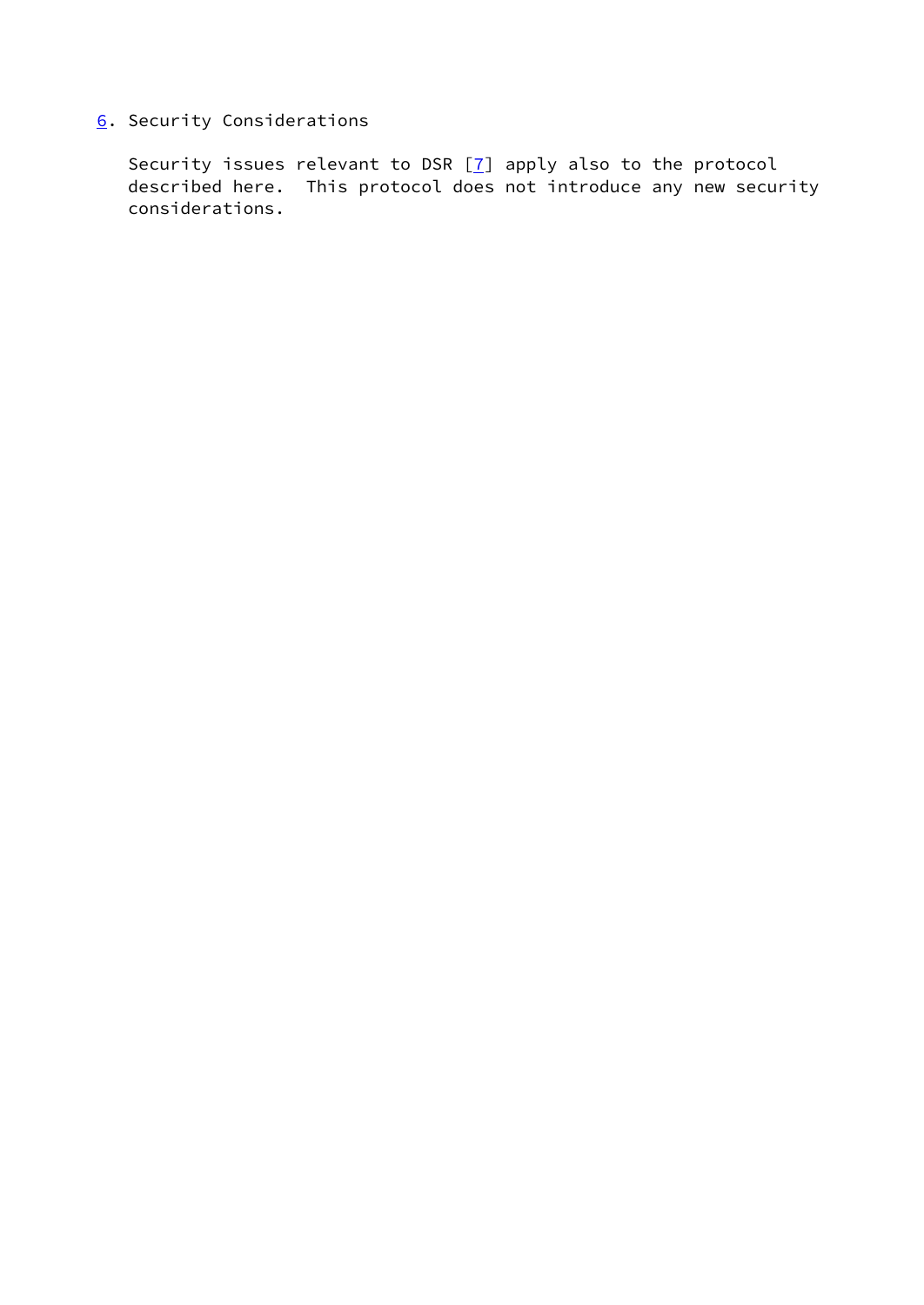INTERNET-DRAFT Simple Multicast and Broadcast 17 November 2000

### Acknowledgments

 The protocol described in this draft has been designed within the Monarch Project, a research project at Rice University and Carnegie Mellon University which is developing adaptive networking protocols and protocol interfaces to allow truly seamless wireless and mobile node networking  $[6, 3]$  $[6, 3]$  $[6, 3]$ .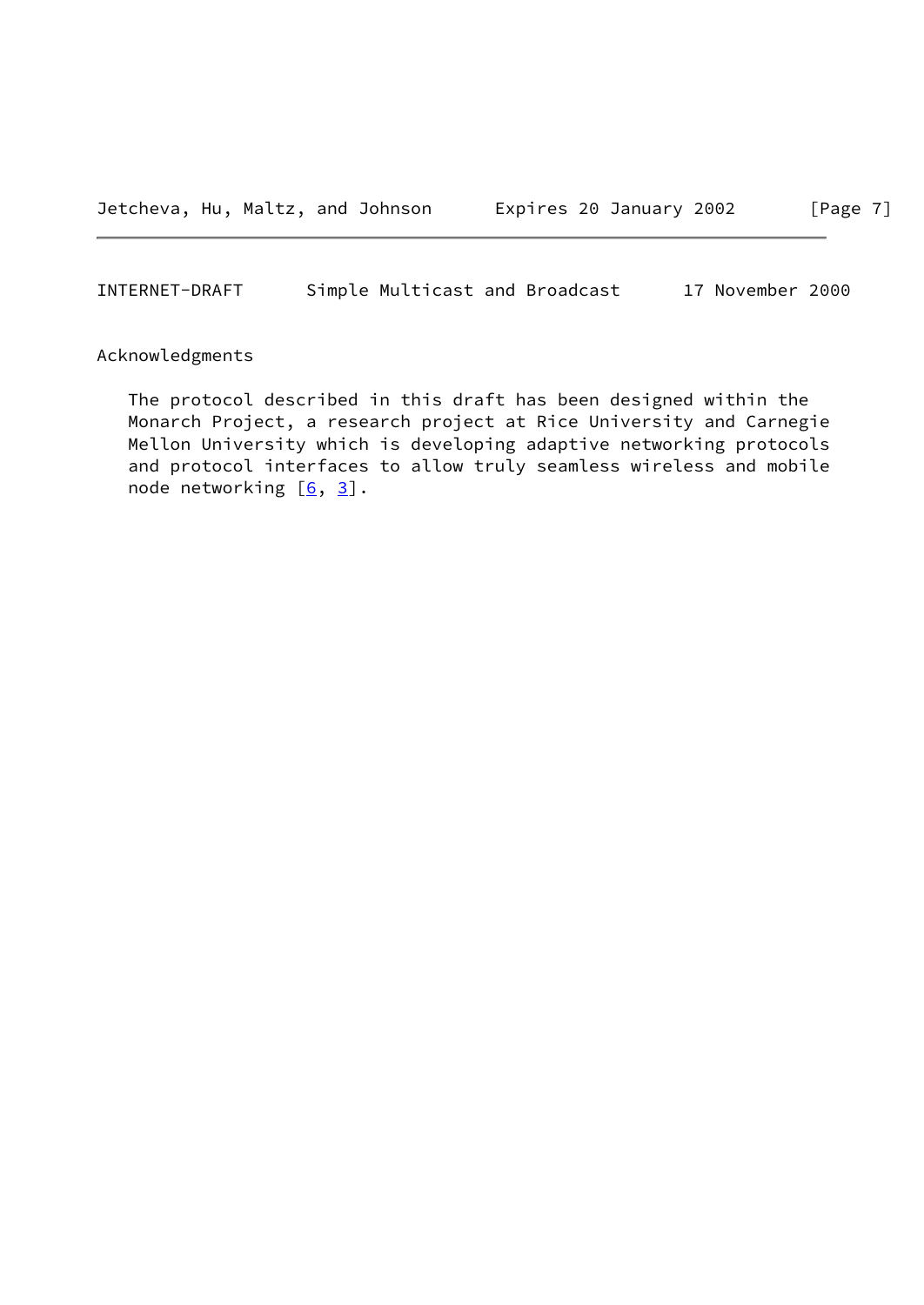Jetcheva, Hu, Maltz, and Johnson Expires 20 January 2002 [Page 8]

INTERNET-DRAFT Simple Multicast and Broadcast 17 November 2000

### References

- <span id="page-13-6"></span>[1] Robert T. Braden, editor. Requirements for Internet hosts---communication layers. [RFC 1122,](https://datatracker.ietf.org/doc/pdf/rfc1122) October 1989.
- <span id="page-13-5"></span> [2] Scott Bradner. Key words for use in RFCs to indicate requirement levels. [RFC 2119](https://datatracker.ietf.org/doc/pdf/rfc2119), March 1997.
- <span id="page-13-4"></span> [3] Carnegie Mellon University Monarch Project. CMU Monarch Project Home Page. Available at<http://www.monarch.cs.cmu.edu/>.
- <span id="page-13-0"></span> [4] David B. Johnson. Routing in ad hoc networks of mobile hosts. In Proceedings of the IEEE Workshop on Mobile Computing Systems and Applications, pages 158--163, December 1994.
- <span id="page-13-1"></span> [5] David B. Johnson and David A. Maltz. Dynamic Source Routing in ad hoc wireless networks. In Mobile Computing, edited by Tomasz Imielinski and Hank Korth, chapter 5, pages 153--181. Kluwer Academic Publishers, 1996.
- <span id="page-13-3"></span> [6] David B. Johnson and David A. Maltz. Protocols for adaptive wireless and mobile networking. IEEE Personal Communications, 3(1):34--42, February 1996.
- <span id="page-13-2"></span> [7] David B. Johnson, David A. Maltz, Yih-Chun Hu, and Jorjeta Jetcheva. The Dynamic Source Routing protocol for mobile ad hoc networks. Internet-Draft, [draft-ietf-manet-dsr-05.txt](https://datatracker.ietf.org/doc/pdf/draft-ietf-manet-dsr-05.txt), March 2 2001. Work in progress.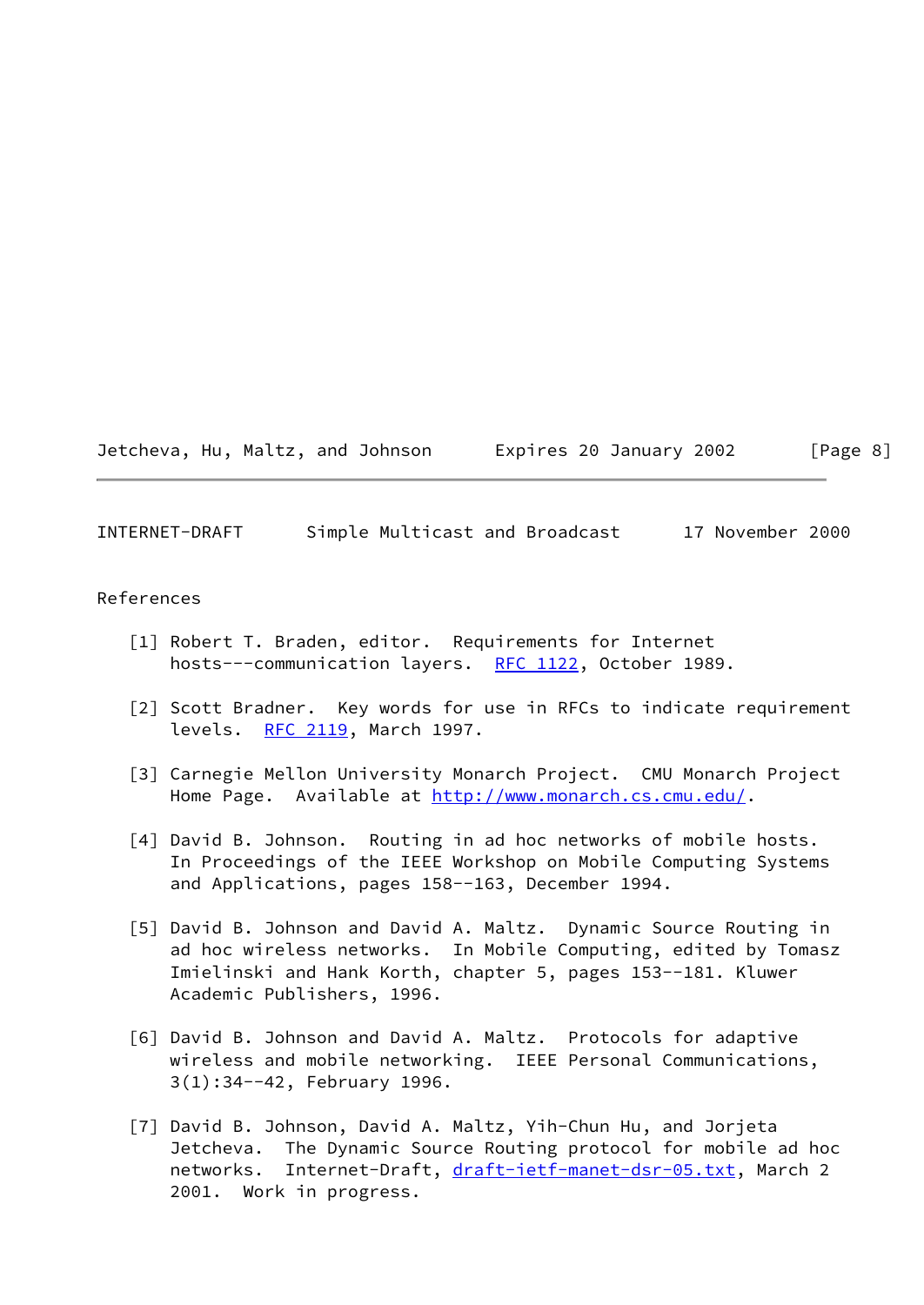<span id="page-14-0"></span>[8] J. B. Postel, editor. Internet Protocol. [RFC 791](https://datatracker.ietf.org/doc/pdf/rfc791), September 1981.

| Jetcheva, Hu, Maltz, and Johnson                                                                                    | Expires 20 January 2002  |                                | [Page 9] |
|---------------------------------------------------------------------------------------------------------------------|--------------------------|--------------------------------|----------|
| INTERNET-DRAFT<br>Simple Multicast and Broadcast 17 November 2000                                                   |                          |                                |          |
| Chair's Address                                                                                                     |                          |                                |          |
| The Working Group can be contacted via its current chairs:                                                          |                          |                                |          |
| M. Scott Corson<br>Institute for Systems Research<br>University of Maryland<br>College Park, MD 20742<br><b>USA</b> | Phone: $+1$ 301 405-6630 | Email: corson@isr.umd.edu      |          |
| Joseph Macker<br>Information Technology Division<br>Naval Research Laboratory<br>Washington, DC 20375<br><b>USA</b> | Phone: +1 202 767-2001   | Email: macker@itd.nrl.navy.mil |          |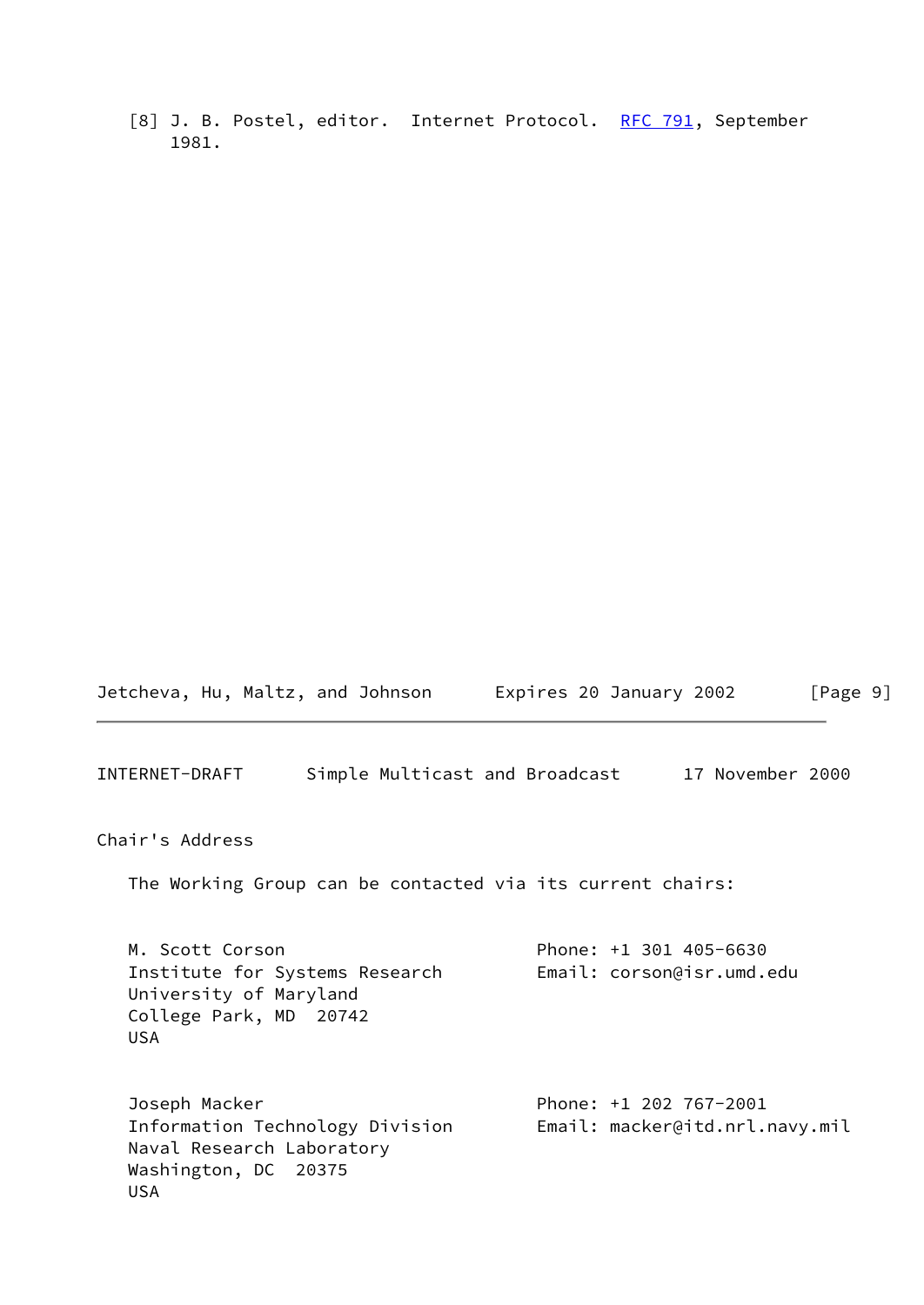Jetcheva, Hu, Maltz, and Johnson Expires 20 January 2002 [Page 10]

INTERNET-DRAFT Simple Multicast and Broadcast 17 November 2000

Authors' Addresses

Questions about this document can also be directed to the authors: